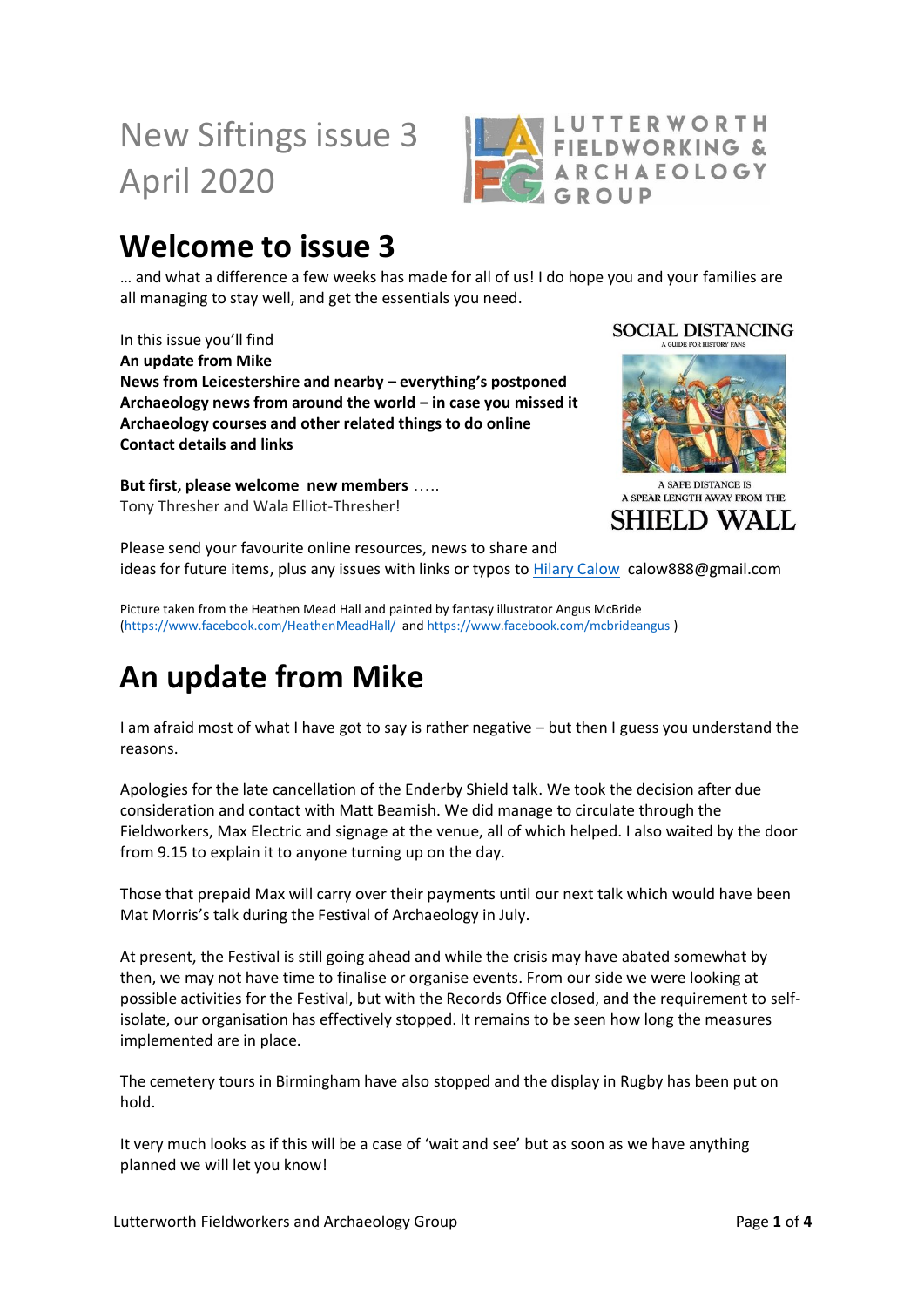### **News from the [Leicestershire Fieldworkers](https://leicsfieldworkers.co.uk/)**

#### <https://leicsfieldworkers.co.uk/>

Life and Death in the East Midlands on 5th April has been cancelled until further notice as have all other upcoming talks.

#### **News from elsewhere**

[Rugby Archaeology Society](http://www.rugbyarchaeology.org.uk/) <http://www.rugbyarchaeology.org.uk/> All upcoming talks are cancelled until further notice.

#### Compton Verney [https://www.comptonverney.org.uk/](https://d.docs.live.net/d3c2f36f33f598f1/hilary%20new/archaeology/lutterworth%20LFAG/Compton%20Verney%20%20%20%20%20%20%20%20%20%20%20%20%20%20%20%20%20%20%20%20%20%20%20%20%20%20%20https:/www.comptonverney.org.uk/)

Compton Verney is closed and the VE Day event planned for May  $8<sup>th</sup>$  is on hold.

#### **Subscriptions**

Subscriptions for 2020 will be rolled over to 2021 so if you haven't yet paid and you want to avail of this amazing offer, now's your chance. Contact Carol.

# **Archaeology news from around the world – in case you missed it**

**A rare Saxon silver brooch has been found by a metal detectorist near Great Dunham in Norfolk.** Uncovered in soil that had been brought in during landscaping, there is no context. It is decorated with an intricate design of unusual-looking animals, plant motifs and geometric patterns.

Michael Lewis, head of the Portable Antiquities Scheme for the British Museum suggested a link to the Pentney brooches displayed in the Sutton Hoo gallery at the BM, which are premier examples of Middle Saxon metalwork.

More than 1,300 'treasure' finds were recorded last year out of a total of 81,000 finds, most from metal detectorists.

For those interested, there are Facebook groups with daily updates of metal-detecting finds and





finds from the Thames foreshore, often with identification suggested by others. Submitted by Carol Cambers – thank you!

**Lost Royal Court of the Maya found in Mexico, read more here**  [https://www.heritagedaily.com/2020/03/archaeologists-discover-lost-capital-of-ancient-maya](https://www.heritagedaily.com/2020/03/archaeologists-discover-lost-capital-of-ancient-maya-kingdom/126361)[kingdom/126361](https://www.heritagedaily.com/2020/03/archaeologists-discover-lost-capital-of-ancient-maya-kingdom/126361) (this has lots of archaeology articles)

**World news from Archaeology Magazine** <https://www.archaeology.org/issues/373-2003/world>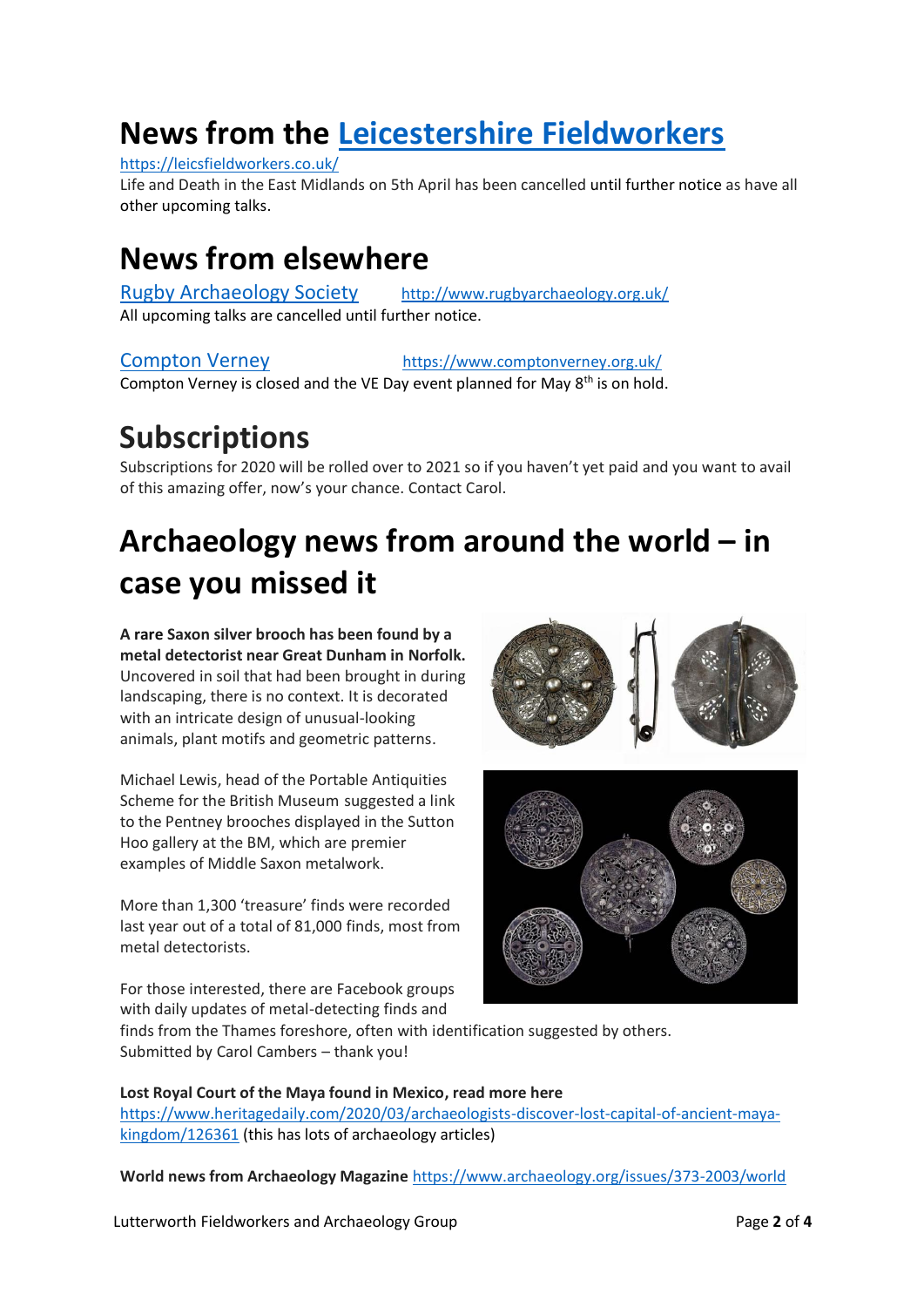#### **Some archaeology courses online**

**Futurelearn** [www.futurelearn.com](http://www.futurelearn.com/) My personal favourite. Their short courses are created by universities, FREE, available worldwide and use a mix of text, video and student interaction online. Their archaeology portfolio changes from time to time but included Hadrians Wall, A virtual tour of Rome, Forensic and bio archaeology , Health and wellbeing in the ancient world, Antiquities trafficking (*Not how to do it!*) and more. I've done nearly all of them and thoroughly enjoyed them. You can also learn Norwegian or Catalan, study China, the Irish culture, health related topics ….. Go try it, it's fun and sign up for one!

**Dig Ventures** are a UK commercial community archaeology firm and they are planning to run virtual archaeology courses and activities for all ages. Their Virtual Fieldschool, a free online course starts 14<sup>th</sup> April. Find the cours[e here](https://digventures.com/shop/how-to-do-archaeology/?utm_source=DigVentures+News&utm_campaign=9523345469-EMAIL_CAMPAIGN_2020_03_26_10_54&utm_medium=email&utm_term=0_29f3f996a2-9523345469-116650137&mc_cid=9523345469&mc_eid=f671b35ec5) and more at [www.digventures.com](http://www.digventures.com/)

You could try **Coursera.**. a US site also offering a mix of free and chargeable online courses created by Universities. Rome, Egypt and the Mediterranean are current offerings <https://www.coursera.org/search?query=free%20courses%20archaeology&>

**The Open University** – Archaeology of the world. Might be out of date <https://www.open.edu/openlearn/history-the-arts/world-archaeology?track=1>

If you are feeling like tackling something more meaty then **Oxford's Department of Continuing Education** offers a lot of (pretty expensive) short online courses. Here's the link to their archaeology section<https://www.conted.ox.ac.uk/about/archaeology-and-anthropology>

#### **Learn a new skill**

How to make a flint axe – James Dilley <https://www.youtube.com/watch?v=ryMJ3c1gHuw>

Learn to use [primitive technology](https://www.youtube.com/channel/UCAL3JXZSzSm8AlZyD3nQdBA) to make fires, houses, bows and arrows and more. <https://www.youtube.com/channel/UCAL3JXZSzSm8AlZyD3nQdBA>

In fact Youtube has a huge list of archaeology videos to watch, including Time Team and many more.

### **Links to explore**

To find out more about the links below, please take a look!

[Archaeology Data Service](https://archaeologydataservice.ac.uk/archive/archives.xhtml) <https://archaeologydataservice.ac.uk/archive/archives.xhtml> [Atlas of Hillforts of Britain and Ireland](https://hillforts.arch.ox.ac.uk/) <https://hillforts.arch.ox.ac.uk/> [Cotswold Archaeology Reports Online](https://reports.cotswoldarchaeology.co.uk/) <https://reports.cotswoldarchaeology.co.uk/> [MOLA](MOLA%20) <https://www.mola.org.uk/blog/online-storymap-explores-archaeology-borough-hill> [Ness of Brodgar https://www.nessofbrodgar.co.uk/](https://www.nessofbrodgar.co.uk/) PastScape – [Historic England https://www.pastscape.org.uk/background.aspx](https://www.pastscape.org.uk/background.aspx) [Pompeii online](Pompeii%20online) <https://www.pompeionline.net/pompeii/houses.htm> [Portable Antiquities Scheme](https://finds.org.uk/) <https://finds.org.uk/> [Unesco World Heritage List](Unesco%20World%20Heritage%20List%20%20%20%20%20%20%20%20%20%20%20%20%20%20%20%20%20%20%20%20%20%20%20%20%20%20%20%20%20%20%20%20%20%20%20%20%20%20%20%20%20%20%20%20%20%20%20%20%20%20%20%20%20%20%20%20%20%20%20%20%20%20%20) <http://whc.unesco.org/en/list/> *Has maps, videos and more, try searching Carthage*